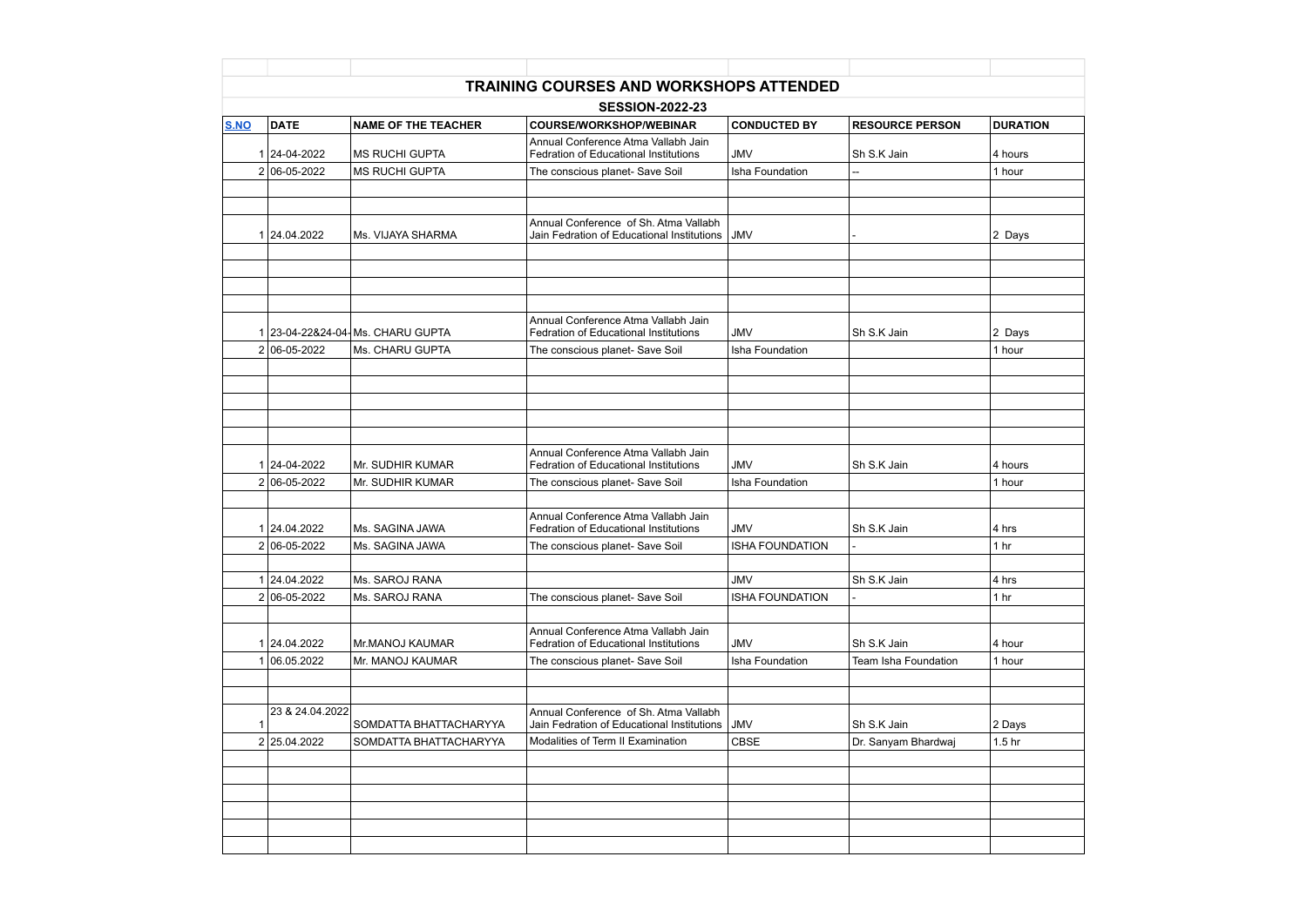|   | 04.04.2022      | MS. PREETI CHAWLA           | <b>ACCOUNTANCY- CFS</b>                                                             | <b>SULTAN CHAND</b>     | CA DR. G.S.GREWAL                    | 1 HOUR        |
|---|-----------------|-----------------------------|-------------------------------------------------------------------------------------|-------------------------|--------------------------------------|---------------|
| 2 | 23.04.2022      | MS. PREETI CHAWLA           | ANNUAL CONFRENCE - SH. ATMA                                                         | <b>JMV</b>              | SH. SKJAIN                           | 2 DAYS        |
|   | &               |                             | <b>VALLABH JAIN FEDERATION OF</b>                                                   |                         |                                      | (2+4.5 HOURS) |
|   | 24.04.2022      |                             | <b>EDUCATIONAL INSTITUTIONS</b>                                                     |                         |                                      |               |
| 3 | 05.05.2022      | <b>MS. PREETI CHAWLA</b>    | THE CONSCIOUS PLANET-SAVE SOIL                                                      | <b>ISHA FOUNDATION</b>  | <b>TEAM ISHA FOUNDATION</b>          | 1 HOUR        |
| 4 | 14.05.2022      | MS. PREETI CHAWLA           | CHANGE IN SYLLABUS (ACCTS.)                                                         | <b>ARYA PUBLICATION</b> | DR. S.C. SHARMA                      | 1 HOUR        |
|   |                 |                             |                                                                                     |                         |                                      |               |
|   |                 |                             |                                                                                     |                         |                                      |               |
|   |                 |                             |                                                                                     |                         |                                      |               |
|   |                 |                             |                                                                                     |                         |                                      |               |
|   | 24.04.2022      | <b>MS.ARCHANA MISHRA</b>    | ANNUAL CONFRENCE - SH. ATMA                                                         | <b>JMV</b>              | Sh S.K Jain                          | 4 hour        |
|   |                 |                             | <b>VALLABH JAIN FEDERATION OF</b>                                                   |                         |                                      |               |
|   |                 |                             | <b>EDUCATIONAL INSTITUTIONS</b>                                                     |                         |                                      |               |
|   |                 |                             |                                                                                     |                         |                                      |               |
|   | 06.05.2022      | <b>MS.ARCHANA MISHRA</b>    | THE CONSCIOUS PLANET-SAVE SOIL                                                      | Isha Foundation         | Team Isha Foundation                 | 1 hour        |
|   |                 |                             |                                                                                     |                         |                                      |               |
|   |                 |                             | Annual Conference Atma Vallabh Jain                                                 |                         |                                      |               |
|   | 1 24.04.2022    | <b>BRAJESH KUMAR SHARMA</b> | <b>Fedration of Educational Institutions</b>                                        | <b>JMV</b>              | Sh. S.K. Jain                        | 2 DAYS        |
|   | 2 06.05.2022    | <b>BRAJESH KUMAR SHARMA</b> | The Conscious Planet-Save Soil                                                      | <b>ISHA FOUNDATION</b>  | Mr. Yogesh Tayal & Mr. Ritvik 1 HOUR |               |
|   |                 |                             |                                                                                     |                         |                                      |               |
|   |                 |                             |                                                                                     |                         |                                      |               |
|   |                 |                             |                                                                                     |                         |                                      |               |
|   | 23.04.22 & 24.0 | Ms Savita                   | Annual Conference of Sh. Atma Vallabh<br>Jain Fedration of Educational Institutions | <b>JMV</b>              | Sh S.K Jain                          | 2 Days        |
|   | 2 06.05.2022    | Ms Savita                   | The Conscious Planet-Save Soil                                                      | <b>ISHA FOUNDATION</b>  | Mr. Yogesh Tayal & Mr. Ritvik 1 HOUR |               |
|   |                 |                             |                                                                                     |                         |                                      |               |
|   |                 |                             |                                                                                     |                         |                                      |               |
|   |                 |                             |                                                                                     |                         |                                      |               |
|   |                 |                             |                                                                                     |                         |                                      |               |
|   | 23.04.22 & 24.0 |                             | Annual Conference of Sh. Atma Vallabh                                               |                         |                                      |               |
|   |                 | Mr.Naveen kumar             | Jain Fedration of Educational Institutions                                          | <b>JMV</b>              | Sh S.K Jain                          | 2 Days        |
|   | 2 06.05.2022    | Mr.Naveen kumar             | The Conscious Planet-Save Soil                                                      | <b>ISHA FOUNDATION</b>  | Mr. Yogesh Tayal & Mr. Ritvik 1 HOUR |               |
|   |                 |                             |                                                                                     |                         |                                      |               |
|   |                 |                             |                                                                                     |                         |                                      |               |
|   |                 |                             |                                                                                     |                         |                                      |               |
|   |                 |                             |                                                                                     |                         |                                      |               |
|   |                 |                             |                                                                                     |                         |                                      |               |
|   | 06.05.2022      | Farroukh nadim              | The Conscious Planet-Save Soil                                                      | <b>ISHA FOUNDATION</b>  | Mr. Yogesh Tayal & Mr. Ritvik 1 HOUR |               |
| 2 |                 | 7-5-2022 Farroukh nadim     | Coding @school                                                                      | Nirmal bhartiya school  | Ms. Sonia wadwa                      | 2 days        |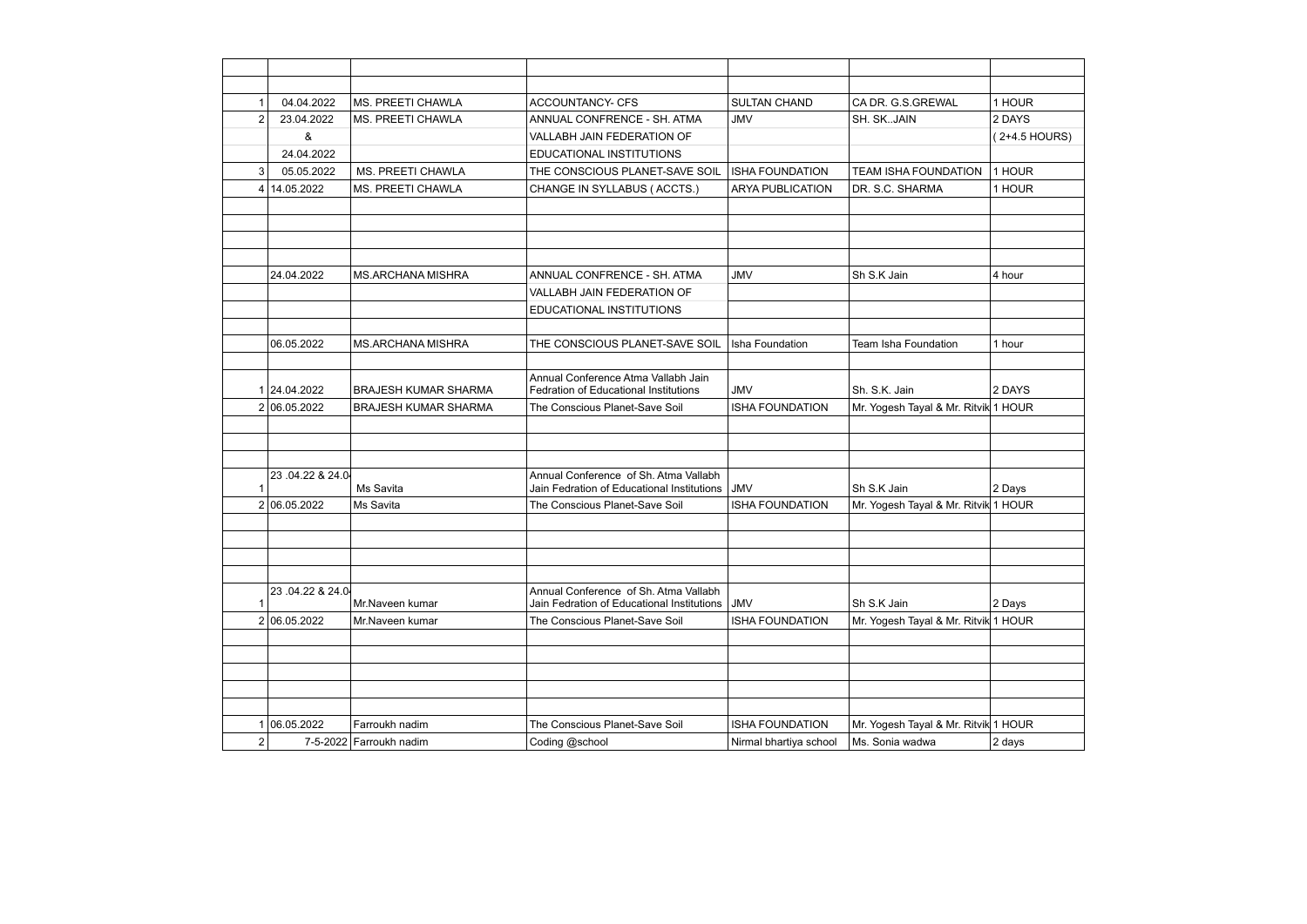|                                 |                            | <b>TRAINING COURSES AND WORKSHOPS ATTENDED</b>                               |                        |                                           |                 |  |  |  |
|---------------------------------|----------------------------|------------------------------------------------------------------------------|------------------------|-------------------------------------------|-----------------|--|--|--|
| <b>SESSION-2022-23</b>          |                            |                                                                              |                        |                                           |                 |  |  |  |
| <b>S. NO. DATE</b>              | <b>NAME OF THE TEACHER</b> | <b>COURSE/WORKSHOP/WEBINAR</b>                                               | <b>CONDUCTED BY</b>    | <b>RESOURCE PERSON</b>                    | <b>DURATION</b> |  |  |  |
| 18-19 APR AND 21-22<br>APR 2022 | <b>SANGEETA NAIN</b>       | Life Skills and Peer Educator webinar                                        | <b>CBSE</b>            | Ms Geeta Mehrotra & Mr<br>Jitendra Nagpal | 8 hours         |  |  |  |
| 2 21-22 Apr 2022                | <b>SANGEETA NAIN</b>       | <b>Career Counselling and Aptitude</b><br>Assessment                         | Paramarsh Institute    | Ms Tannu Gera                             | 4 hours         |  |  |  |
| $3 24-04-2022$                  | <b>SANGEETA NAIN</b>       | Annual Conference Atma Vallabh Jain<br>Fedration of Educational Institutions |                        | Sh S.K Jain                               | 4 hours         |  |  |  |
| 06-05-2022                      | <b>SANGEETA NAIN</b>       | The conscious planet- Save Soil                                              | <b>ISHA FOUNDATION</b> |                                           | 1 hour          |  |  |  |
|                                 |                            |                                                                              |                        |                                           |                 |  |  |  |
|                                 |                            |                                                                              |                        |                                           |                 |  |  |  |
|                                 |                            |                                                                              |                        |                                           |                 |  |  |  |
|                                 |                            |                                                                              |                        |                                           |                 |  |  |  |
| 23-04-2022 & 24-4-2022          | <b>SHAIFALI JAIN</b>       | Annual Conference Atma Vallabh Jain<br>Fedration of Educational Institutions | <b>JMV</b>             | Sh S.K Jain<br>Ms.Kshama Dhir             | 8 hours         |  |  |  |
| 2 06-05-2022                    | <b>SHAIFALI JAIN</b>       | The conscious planet- Save Soil                                              | <b>ISHA FOUNDATION</b> |                                           | 1 hour          |  |  |  |
|                                 | SHAIFALI JAIN              |                                                                              |                        |                                           |                 |  |  |  |
|                                 |                            |                                                                              |                        |                                           |                 |  |  |  |
|                                 |                            |                                                                              |                        |                                           |                 |  |  |  |
|                                 | o                          |                                                                              |                        |                                           |                 |  |  |  |
|                                 |                            |                                                                              |                        |                                           |                 |  |  |  |
|                                 |                            |                                                                              |                        |                                           |                 |  |  |  |
| 05.04.2022                      | SUSHMA MAHENDROO           | Item Writing & MCQs                                                          | <b>CBSE</b>            |                                           | 1 hour          |  |  |  |
| 06.04.2022                      | SUSHMA MAHENDROO           | <b>Stress Management Techniques</b>                                          | <b>CBSE</b>            |                                           | 1 hour          |  |  |  |
| 09.04.2022                      | SUSHMA MAHENDROO           | <b>Career Guidance in Schools</b>                                            | <b>CBSE</b>            |                                           | 1 hour          |  |  |  |
| 19.04.2022                      | SUSHMA MAHENDROO           | Understanding Gender & their relationship CBSE                               |                        |                                           | 1 hour          |  |  |  |
| 24.04.2022                      | <b>SUSHMA MAHENDROO</b>    | Annual Conference Atma Vallabh Jain<br>Fedration of Educational Institutions | JMV                    | Sh. S.K. Jain                             | 4 hours         |  |  |  |
| 28.04.2022                      | SUSHMA MAHENDROO           | Understanding Multiple Intelligence                                          | <b>CBSE</b>            |                                           | 1 hour          |  |  |  |
| 06-05-2022                      | SUSHMA MAHENDROO           | The conscious planet- Save Soil                                              | <b>ISHA FOUNDATION</b> | Mr. Yogesh Tayal                          | 1 hour          |  |  |  |
| 13.05.2022                      | SUSHMA MAHENDROO           | Changes in Syllabus: CLASS X HINDI                                           | RACHNA SAGAR           | Smt. Geeta Budhiraja                      | 1.5 Hrs.        |  |  |  |
|                                 |                            |                                                                              |                        |                                           |                 |  |  |  |
|                                 |                            |                                                                              |                        |                                           |                 |  |  |  |
|                                 |                            |                                                                              |                        |                                           |                 |  |  |  |
|                                 |                            |                                                                              |                        |                                           |                 |  |  |  |
| 23.04.2022,24.4.22              | <b>GEETIKA TRIVEDI</b>     | Annual Conference Atma Vallabh Jain<br>Fedration of Educational Institutions | <b>JMV</b>             | Sh S K JAIN                               | 4 hours         |  |  |  |
| 06.05.2022                      | <b>GEETIKA TRIVEDI</b>     | The conscious planet- Save Soil                                              | <b>ISHA FOUNDATION</b> |                                           | 1 hour          |  |  |  |
| 12.05.2022                      | <b>GEETIKA TRIVEDI</b>     | <b>Stress Management Techniques</b>                                          | <b>CBSE</b>            |                                           | 1 hour          |  |  |  |
|                                 |                            |                                                                              |                        |                                           |                 |  |  |  |
|                                 |                            |                                                                              |                        |                                           |                 |  |  |  |
|                                 |                            |                                                                              |                        |                                           |                 |  |  |  |
|                                 |                            |                                                                              |                        |                                           |                 |  |  |  |
|                                 |                            |                                                                              |                        |                                           |                 |  |  |  |
|                                 |                            |                                                                              |                        |                                           |                 |  |  |  |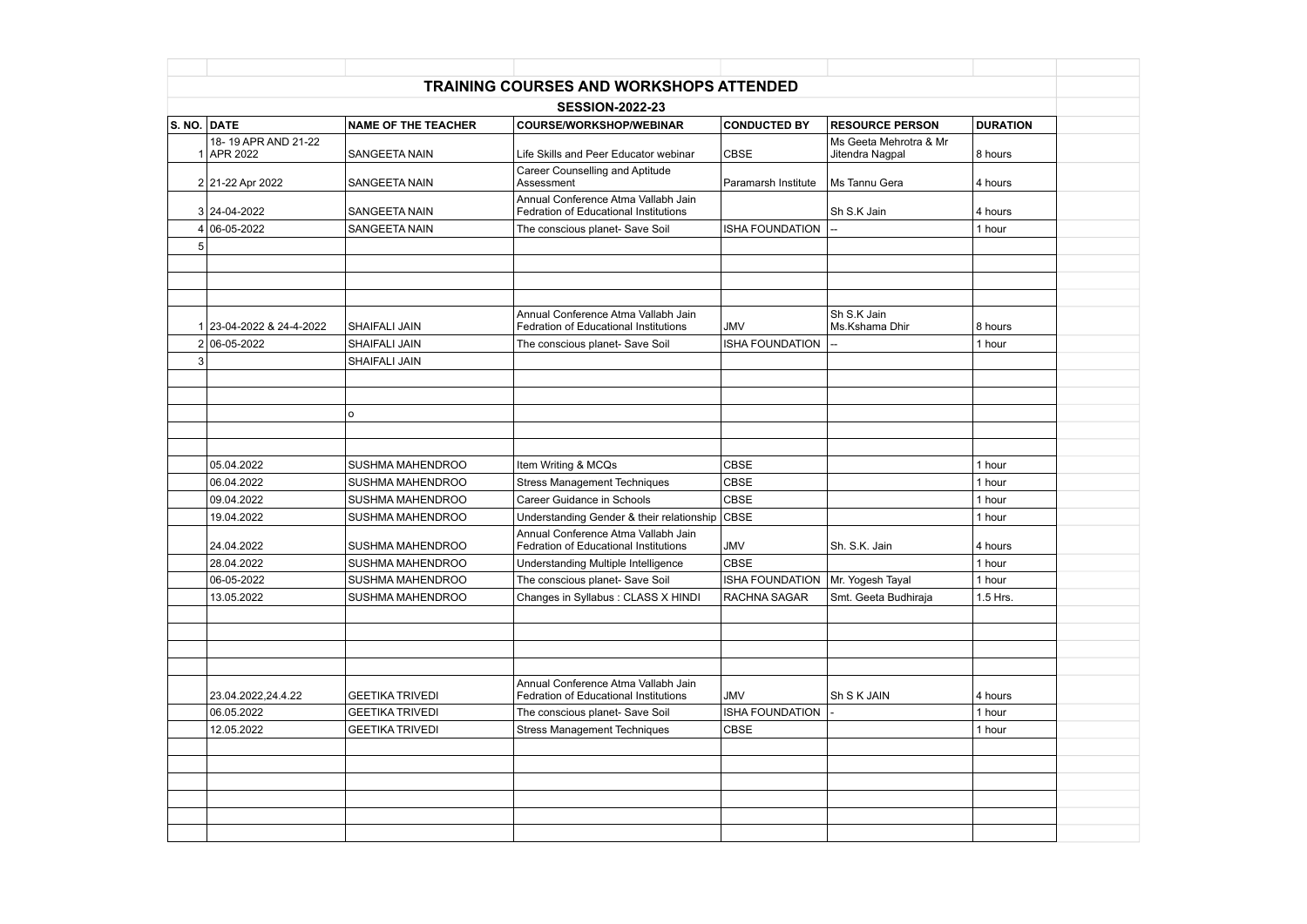|    | 1 24.04.2022         | <b>AJEET SINGH</b>               | Annual Conference Atma Vallabh Jain<br>Fedration of Educational Institutions                    | <b>JMV</b>             | Sh S.K Jain                                              | 4 hours                         |
|----|----------------------|----------------------------------|-------------------------------------------------------------------------------------------------|------------------------|----------------------------------------------------------|---------------------------------|
|    | 2 06-05-2022         | <b>AJEET SINGH</b>               | The conscious planet- Save Soil                                                                 | <b>ISHA FOUNDATION</b> | Sh. YOGESH TAYAL                                         | 1 hour                          |
|    |                      |                                  |                                                                                                 |                        |                                                          |                                 |
|    | 1 23.04.22, 24.4.22  | <b>MANOJ VASHISTH</b>            | Annual Conference Atma Vallabh Jain<br>Fedration of Educational Institutions.<br>session 1,2    | <b>JMV</b>             | Sh S.K Jain                                              | $3 \text{ hrs} + 4 \text{ hrs}$ |
|    | 2 06-05-2022         | MANOJ VASHISTH                   | The conscious planet- Save Soil                                                                 | <b>ISHA FOUNDATION</b> | Mr. Yogesh Tayal                                         | 1 hours                         |
|    |                      |                                  |                                                                                                 |                        |                                                          |                                 |
|    |                      |                                  |                                                                                                 |                        |                                                          |                                 |
|    |                      |                                  |                                                                                                 |                        |                                                          |                                 |
|    |                      |                                  |                                                                                                 |                        |                                                          |                                 |
|    | 23.04.22, 24.4.22    | NIVEDITA MUKHOPADHYAY            | Annual Conference Atma Vallabh Jain<br>Fedration of Educational Institutions.<br>session 1,2    | <b>JMV</b>             | Sh S.K Jain                                              | $3$ hrs + 4 hrs                 |
|    | 06-05-2022           | NIVEDITA MUKHOPADHYAY            | The conscious planet- Save Soil                                                                 | <b>ISHA FOUNDATION</b> |                                                          | 1 hours                         |
|    |                      |                                  |                                                                                                 |                        |                                                          |                                 |
|    |                      |                                  |                                                                                                 |                        |                                                          |                                 |
|    |                      |                                  |                                                                                                 |                        |                                                          |                                 |
|    |                      | April, 2022 MANISHA KUMAR        | SIATP- MODULE -5 Entrepreneurship and MoE Innovation Cell                                       |                        | Self paced                                               | 12 Hours                        |
|    | 18.04.2022           | <b>MANISHA KUMAR</b>             | Plastic Waste Management (Amendment) I ECO CLUB, Delhi                                          |                        | Mr. Anunay Gour                                          | 1 Hour                          |
|    | 24.04.2022           | <b>MANISHA KUMAR</b>             | Annual Conference Atma Vallabh Jain Fedr JMV                                                    |                        | Mr. S. K. Jain                                           | 4 Hours                         |
|    | 06.05.2022           | <b>MANISHA KUMAR</b>             | The Conscious Planet-Save Soil                                                                  | <b>ISHA FOUNDATION</b> | Mr. Yogesh Tayal & Mr. Ritvik                            | 1 Hour                          |
|    | 17.05.2022           | <b>MANISHA KUMAR</b>             | Ecology of Delhi                                                                                | <b>MGICCC</b>          | Dr. Ekta Khurana                                         | 2 Hours                         |
|    | 20.05.2022           | <b>MANISHA KUMAR</b>             | Biodiversity and Sustainable Development   Wetlands Authority of   Mr. Arsh Marwaha, Dr. Smita, |                        |                                                          | 2 Hours                         |
|    |                      |                                  |                                                                                                 |                        |                                                          |                                 |
|    |                      |                                  |                                                                                                 |                        |                                                          |                                 |
|    |                      | April, 2022   MOUMITA CHATTERJEE | SIATP- MODULE -5 Entrepreneurship and   MoE Innovation Cell                                     |                        | Self paced                                               | 12 Hours                        |
|    | 18.04.2022           | <b>MOUMITA CHATTERJEE</b>        | Plastic Waste Management (Amendment) I ECO CLUB, Delhi                                          |                        | Mr. Anunay Gour                                          | 1 Hour                          |
|    | 24.04.2022           | MOUMITA CHATTERJEE               | Annual Conference Atma Vallabh Jain Fedr JMV                                                    |                        | Mr. S. K. Jain                                           | 4 Hours                         |
|    | 06.05.2022           | MOUMITA CHATTERJEE               | The Conscious Planet-Save Soil                                                                  |                        | ISHA FOUNDATION   Mr. Yogesh Tayal & Mr. Ritvik   1 Hour |                                 |
|    | 17.05.2022           | <b>MOUMITA CHATTERJEE</b>        | Ecology of Delhi                                                                                | <b>MGICCC</b>          | Dr. Ekta Khurana                                         | 2 Hours                         |
|    |                      |                                  |                                                                                                 |                        |                                                          |                                 |
|    |                      |                                  |                                                                                                 |                        |                                                          |                                 |
|    |                      |                                  |                                                                                                 |                        |                                                          |                                 |
|    |                      |                                  |                                                                                                 |                        |                                                          |                                 |
|    | 1 24.04.2055         | <b>KAVITA MAAN</b>               | Annual Conference Atma Vallabh Jain<br><b>Fedration of Educational Institutions</b>             | <b>JMV</b>             | Mr. S.K Jain                                             | 4 hours                         |
|    | 2 06.05.2022         | KAVITA MAAN                      | The conscious planet- Save Soil                                                                 | <b>ISHA FOUNDATION</b> | Mr. Yogesh Tayal                                         | 1 Hour                          |
|    |                      |                                  |                                                                                                 |                        |                                                          |                                 |
|    |                      |                                  |                                                                                                 |                        |                                                          |                                 |
|    | 4.04.2022-08.04.2022 | NEHA TYAGI                       | Online 5 Days Training on Ms-Word (FDP)   IGIPESS, DU                                           |                        | Mr. A. Kumar                                             | 10 <sub>hr</sub>                |
|    | 2 24.04.2022         | <b>NEHA TYAGI</b>                | Teaching of Spoken Hindi in Schools: Statt COES                                                 |                        | Sarbeswar Samal                                          | 2 <sub>hr</sub>                 |
|    | 3 7.05.2022          | <b>NEHA TYAGI</b>                | Teaching & Learning Math Focus using Wa Wakelet                                                 |                        | Ms Ruchi                                                 | 1 <sub>hr</sub>                 |
|    | 17.05.2022           | <b>NEHA TYAGI</b>                | <b>Promoting Mental Health</b>                                                                  | cbse                   |                                                          | 1 <sub>hr</sub>                 |
| 51 | 19.05.2022           | <b>NEHA TYAGI</b>                | Community Outreach Program                                                                      | cbse                   |                                                          | 1 <sub>hr</sub>                 |
|    | 6 06.05.2022         | <b>NEHA TYAGI</b>                | The Conscious Planet-Save Soil                                                                  | <b>ISHA FOUNDATION</b> | Mr. Yogesh Tayal & Mr. Ritvik                            | 1 Hour                          |
|    |                      |                                  |                                                                                                 |                        |                                                          |                                 |
|    |                      |                                  |                                                                                                 |                        |                                                          |                                 |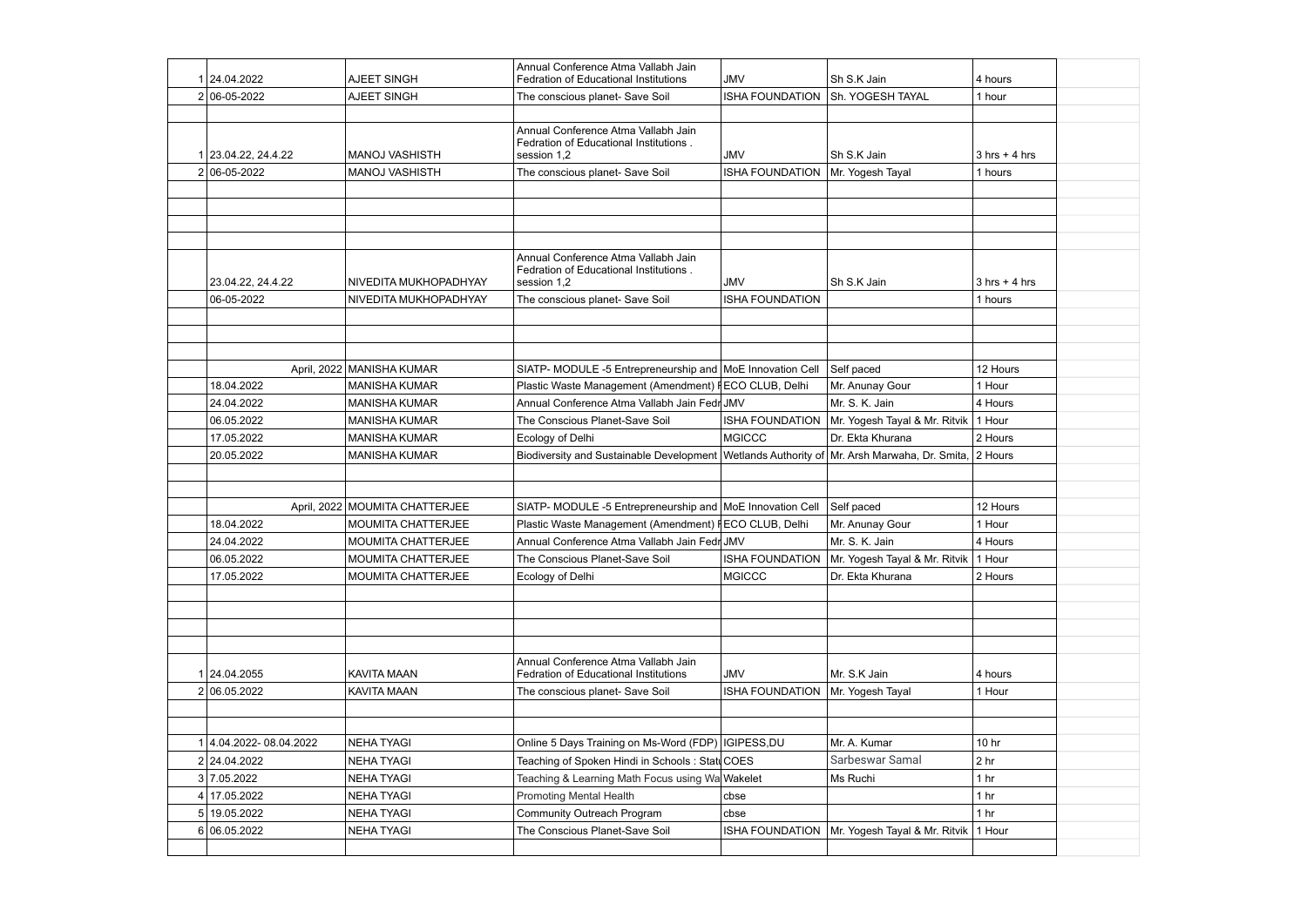|                | 25.04.22           | <b>URMILA RANA</b>  | Modalities of Term- 2 Examination                                                   | <b>CBSE</b>            | Dr. Sanyam Bhardwaj                                      | $1.5$ hrs        |
|----------------|--------------------|---------------------|-------------------------------------------------------------------------------------|------------------------|----------------------------------------------------------|------------------|
|                | 06.05.22           | <b>URMILA RANA</b>  | The Conscious Planet                                                                | <b>ISHA FOUNDATION</b> | Mr. Yogesh Tayal                                         | 1 <sub>hr.</sub> |
|                |                    |                     |                                                                                     |                        |                                                          |                  |
|                |                    |                     |                                                                                     |                        |                                                          |                  |
|                |                    |                     |                                                                                     |                        |                                                          |                  |
|                |                    |                     |                                                                                     |                        |                                                          |                  |
|                | 11.02.2022         | <b>MANOJ KUMAR</b>  | Observation skills for educators                                                    | <b>ICSL</b>            |                                                          | 1 <sub>hr</sub>  |
|                | 24.04.22           | <b>MANOJ KUMAR</b>  | Teaching of Spoken Hindi in Schools: Statt                                          | <b>COES</b>            | Sarbeswar Samal                                          | 2 <sub>hr</sub>  |
|                | 19.05.2022         | <b>MANOJ KUMAR</b>  | Community Outreach Program                                                          | cbse                   |                                                          | 1 <sub>hr</sub>  |
|                | 18.02.2022         | <b>MANOJ KUMAR</b>  | <b>CUET UG 2022</b>                                                                 | Rachna sagar           |                                                          | $1.5$ hra        |
|                |                    |                     |                                                                                     |                        |                                                          |                  |
|                | 23.04.2022,24.4.22 | <b>RAMAN WALIA</b>  | Annual Conference Atma Vallabh Jain<br><b>Fedration of Educational Institutions</b> | <b>JMV</b>             | Sh S K JAIN                                              | 6 hours          |
|                | 06.05.2022         | <b>RAMAN WALIA</b>  | The Conscious Planet-Save Soil                                                      | <b>ISHA FOUNDATION</b> | Mr. Yogesh Tayal & Mr. Ritvik   1 Hour                   |                  |
|                |                    |                     |                                                                                     |                        |                                                          |                  |
|                |                    |                     |                                                                                     |                        |                                                          |                  |
|                |                    |                     |                                                                                     |                        |                                                          |                  |
|                | 17.05.2022         | KHUSHBOO SHARMA     | <b>Promoting Mental Health</b>                                                      | <b>CBSE</b>            |                                                          | 1 HOUR           |
| $\overline{2}$ | 19.05.2022         | KHUSHBOO SHARMA     | Community Outreach Program                                                          | <b>CBSE</b>            |                                                          | 1 HOUR           |
| 3              | 06.05.2022         | KHUSHBOO SHARMA     | The Conscious Planet-Save Soil                                                      | <b>ISHA FOUNDATION</b> | Mr. Yogesh Tayal & Mr. Ritvik   1 HOUR                   |                  |
|                |                    |                     |                                                                                     |                        |                                                          |                  |
|                |                    |                     |                                                                                     |                        |                                                          |                  |
|                |                    |                     |                                                                                     |                        |                                                          |                  |
|                |                    |                     |                                                                                     |                        |                                                          |                  |
|                |                    |                     | Annual Conference Atma Vallabh Jain                                                 |                        |                                                          |                  |
|                | 24.04.2022         | <b>SUMAN YADAV</b>  | <b>Fedration of Educational Institutions</b>                                        | <b>JMV</b>             | Sh. S.K. Jain                                            | 4 hours          |
| $\overline{2}$ | 06.05.2022         | <b>SUMAN YADAV</b>  | The Conscious Planet-Save Soil                                                      |                        | ISHA FOUNDATION   Mr. Yogesh Tayal & Mr. Ritvik   1 Hour |                  |
|                |                    |                     |                                                                                     |                        |                                                          |                  |
|                |                    |                     |                                                                                     |                        |                                                          |                  |
|                |                    |                     |                                                                                     |                        |                                                          |                  |
|                |                    |                     |                                                                                     |                        |                                                          |                  |
|                |                    |                     |                                                                                     |                        |                                                          |                  |
|                |                    |                     |                                                                                     |                        |                                                          |                  |
|                |                    |                     | Annual Conference Atma Vallabh Jain                                                 |                        |                                                          |                  |
|                | 24.04.2022         | <b>SARIKA VERMA</b> | <b>Fedration of Educational Institutions</b>                                        | <b>JMV</b>             | Sh. S.K. Jain                                            | 2 DAYS           |
| 2              | 06.05.2022         | <b>SARIKA VERMA</b> | The Conscious Planet-Save Soil                                                      | <b>ISHA FOUNDATION</b> | Mr. Yogesh Tayal & Mr. Ritvik   1 HOUR                   |                  |
|                |                    |                     |                                                                                     |                        |                                                          |                  |
|                |                    |                     |                                                                                     |                        |                                                          |                  |
|                |                    |                     |                                                                                     |                        |                                                          |                  |
|                |                    |                     |                                                                                     |                        |                                                          |                  |
| -1             | 5.4.2022           | <b>RAKESH ATRI</b>  | <b>CUET</b>                                                                         | <b>LEAD SCHOOL</b>     | <b>SH.SHUNIL TRIPATHI</b>                                | 1 HOUR           |
| $\overline{2}$ | 23.4.2022          | <b>RAKESH ATRI</b>  | <b>CUET</b>                                                                         |                        | ZAKIR HUSAIN COLL PROF. HANEET GANDHI                    | 1 HOUR           |
| 3              | 24.04.2022         | <b>RAKESH ATRI</b>  | Annual Conference Atma Vallabh Jain<br>Fedration of Educational Institutions        | <b>JMV</b>             | Sh. S.K. Jain                                            | 2 DAYS           |
| 4              | 06.05.2022         | <b>RAKESH ATRI</b>  | The Conscious Planet-Save Soil                                                      | <b>ISHA FOUNDATION</b> | Mr. Yogesh Tayal & Mr. Ritvik   1 HOUR                   |                  |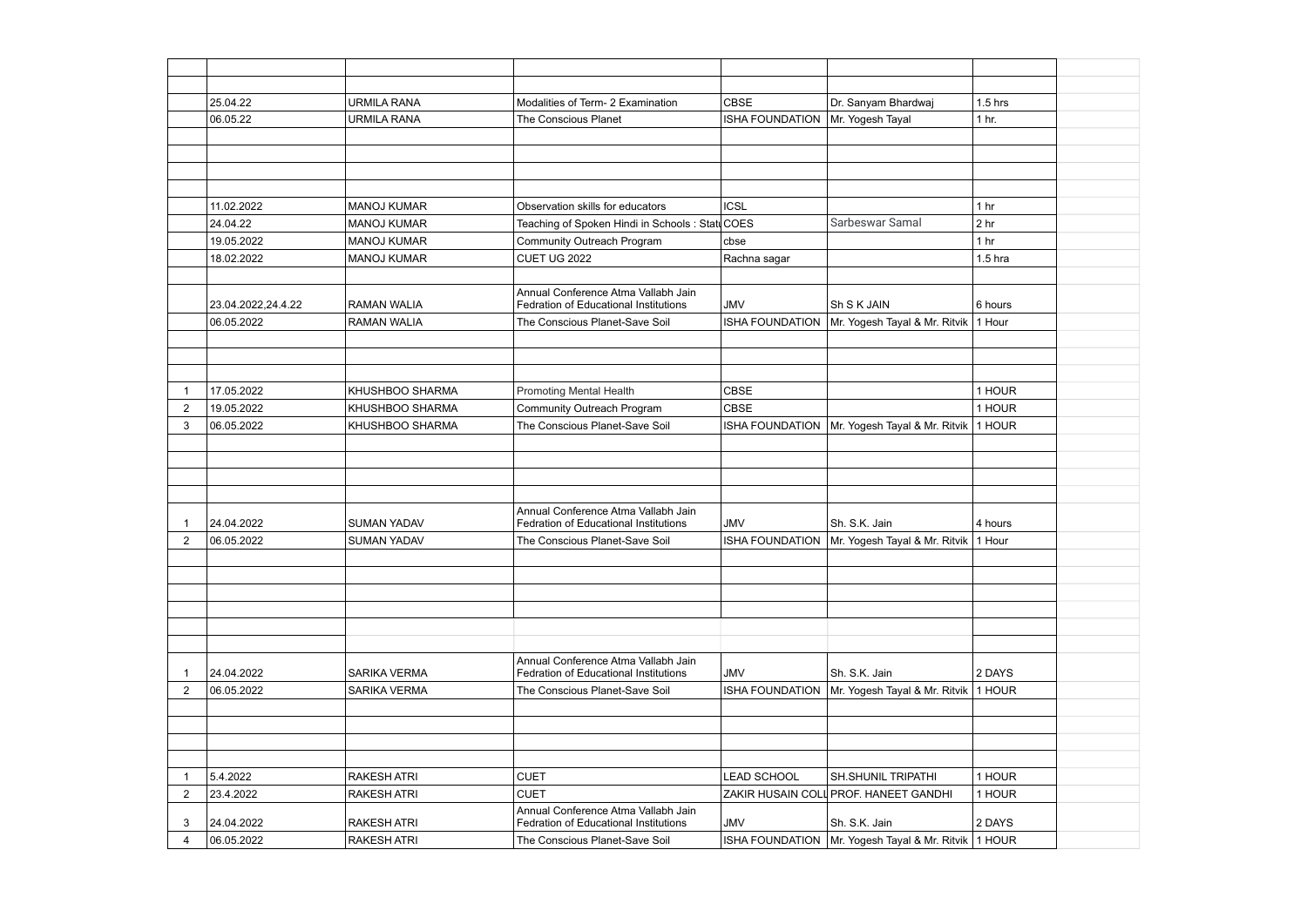|                  | 06.05.2022                 | PALLAVI DHIR                    | The Conscious Planet-Save Soil                                                      | <b>ISHA FOUNDATION</b>          | Mr. Yogesh Tayal & Mr. Ritvik   1 HOUR |                  |  |
|------------------|----------------------------|---------------------------------|-------------------------------------------------------------------------------------|---------------------------------|----------------------------------------|------------------|--|
|                  |                            |                                 |                                                                                     |                                 |                                        |                  |  |
|                  | 06.05.2022                 | <b>SHEFALI</b>                  | The Conscious Planet-Save Soil                                                      | <b>ISHA FOUNDATION</b>          | Mr. Yogesh Tayal & Mr. Ritvik   1 HOUR |                  |  |
|                  |                            |                                 |                                                                                     |                                 |                                        |                  |  |
|                  | 06.05.2022                 | <b>SHIVANI SHARMA</b>           | The Conscious Planet-Save Soil                                                      | <b>ISHA FOUNDATION</b>          | Mr. Yogesh Tayal & Mr. Ritvik   1 HOUR |                  |  |
|                  |                            |                                 |                                                                                     |                                 |                                        |                  |  |
|                  | 24.04.2022                 | <b>DEEPIKA SOMEANSHEY</b>       | Annual Conference Atma Vallabh Jain<br>Fedration of Educational Institutions        | <b>JMV</b>                      | Sh. S.K. Jain                          | 2 DAYS           |  |
| 2                | 06.05.2022                 | <b>DEEPIKA SOMWANSHEY</b>       | The Conscious Planet-Save Soil                                                      | <b>ISHA FOUNDATION</b>          | Mr. Yogesh Tayal & Mr. Ritvik   1 HOUR |                  |  |
|                  |                            |                                 |                                                                                     |                                 |                                        |                  |  |
|                  |                            |                                 |                                                                                     |                                 |                                        |                  |  |
|                  | 1 24.04.2022               | <b>ANU KUMARI</b>               | Annual Conference Atma Vallabh Jain<br><b>Fedration of Educational Institutions</b> | <b>JMV</b>                      | Sh. S.K. Jain                          | 4 hours          |  |
|                  | 2 06-05-2022               | <b>ANU KUMARI</b>               | The conscious planet- Save Soil                                                     | <b>ISHA FOUNDATION</b>          | Mr. Yogesh Tayal                       | 1 hour           |  |
|                  |                            |                                 |                                                                                     |                                 |                                        |                  |  |
| 1                |                            | 06-05-2022 vinod Kumar Mann     | the conscious planet - Save Soil                                                    | <b>ISHA FOUNDATION</b>          | Mr yogesh tayal                        | 1 hour           |  |
|                  |                            |                                 |                                                                                     |                                 |                                        |                  |  |
|                  |                            |                                 |                                                                                     |                                 |                                        |                  |  |
|                  |                            |                                 |                                                                                     |                                 |                                        |                  |  |
|                  |                            |                                 |                                                                                     |                                 |                                        |                  |  |
|                  |                            |                                 |                                                                                     |                                 |                                        |                  |  |
|                  | 25/04/2022                 | ANUJ PANDEY                     | Importance of Personal Hygiene and Nutriti CBSE                                     |                                 | <b>MRIDULA SINGH</b>                   | 1 hour           |  |
|                  | 2 24/4/2022                | ANUJ PANDEY                     | Annual Conference Atma Vallabh Jain<br><b>Fedration of Educational Institutions</b> | <b>JMV</b>                      | -S.K JAIN                              | 4 hour           |  |
| 3                | 06/05/2022                 | <b>ANUJ PANDEY</b>              | the conscious planet - Save Soil                                                    | <b>ISHA FOUNDATION</b>          | MR YOGESH TAYAL                        | 1 hour           |  |
|                  |                            |                                 | Digital Accessibility Tools for CWSN                                                |                                 |                                        |                  |  |
|                  | 4 21/05/2022               | ANUJ PANDEY                     | Children with Special Needs'                                                        |                                 | GOOGLE EDUCATER MS SUDIPTA CHATERJEE   | 2 hour           |  |
|                  |                            |                                 |                                                                                     |                                 |                                        |                  |  |
|                  |                            |                                 |                                                                                     |                                 |                                        |                  |  |
|                  |                            |                                 |                                                                                     |                                 |                                        | 1 hour           |  |
|                  | 1 22.4.2022<br>2 23.4.2022 | Visalakshy S<br>Visalakshy S    | <b>Hybrid Learning</b><br><b>Transcending Boundaries</b>                            | Homework app<br>Jain Federation | Ms. Kshama Jain                        | 2 Hrs 30 minutes |  |
|                  | 3 6.5.2022                 | Visalakshy S                    | Save Soil                                                                           | Isha Foundation                 | Mr. Yogesh Tayal                       | 1 hour           |  |
|                  |                            |                                 |                                                                                     |                                 |                                        |                  |  |
|                  |                            |                                 |                                                                                     |                                 |                                        |                  |  |
|                  |                            |                                 | Annual Conference Atma Vallabh Jain                                                 |                                 |                                        |                  |  |
|                  | 1 24/4/22                  | PARDEEP KUMAR                   | Fedration of Educational Institutions                                               | <b>JMV</b>                      | <b>S.K JAIN</b>                        | 4 hour           |  |
| $\boldsymbol{2}$ |                            | 6/5/22 PARDEEP KUMAR            | the conscious planet - Save Soil                                                    | <b>ISHA FOUNDATION</b>          | <b>MR YOGESH TAYAL</b>                 | 1 hour           |  |
|                  |                            |                                 |                                                                                     |                                 |                                        |                  |  |
|                  | 23.4.2022                  | <b>SONU JAIN</b>                | <b>Transcending Boundaries</b>                                                      | Jain Federation                 | Ms. Kshama Jain                        | 2 Hrs 30 minutes |  |
| 2                | 24.04.2022                 | <b>SONU JAIN</b>                | Annual Conference Atma Vallabh Jain<br>Fedration of Educational Institutions        | <b>JMV</b>                      | Sh. S.K. Jain                          | 4 hours          |  |
| 3                | 06.05.2022                 | <b>SONU JAIN</b>                | The Conscious Planet-Save Soil                                                      | <b>ISHA FOUNDATION</b>          | Mr. Yogesh & Mr. Ritwik                | 1 Hour           |  |
| 1                |                            |                                 |                                                                                     |                                 |                                        |                  |  |
|                  |                            | 06/05/2022 Monalisha Srivastava | The Conscious Planet- Save Soil                                                     | Isha Foundation                 | Mr. Yogesh                             | 1 hour           |  |
|                  |                            |                                 |                                                                                     |                                 |                                        |                  |  |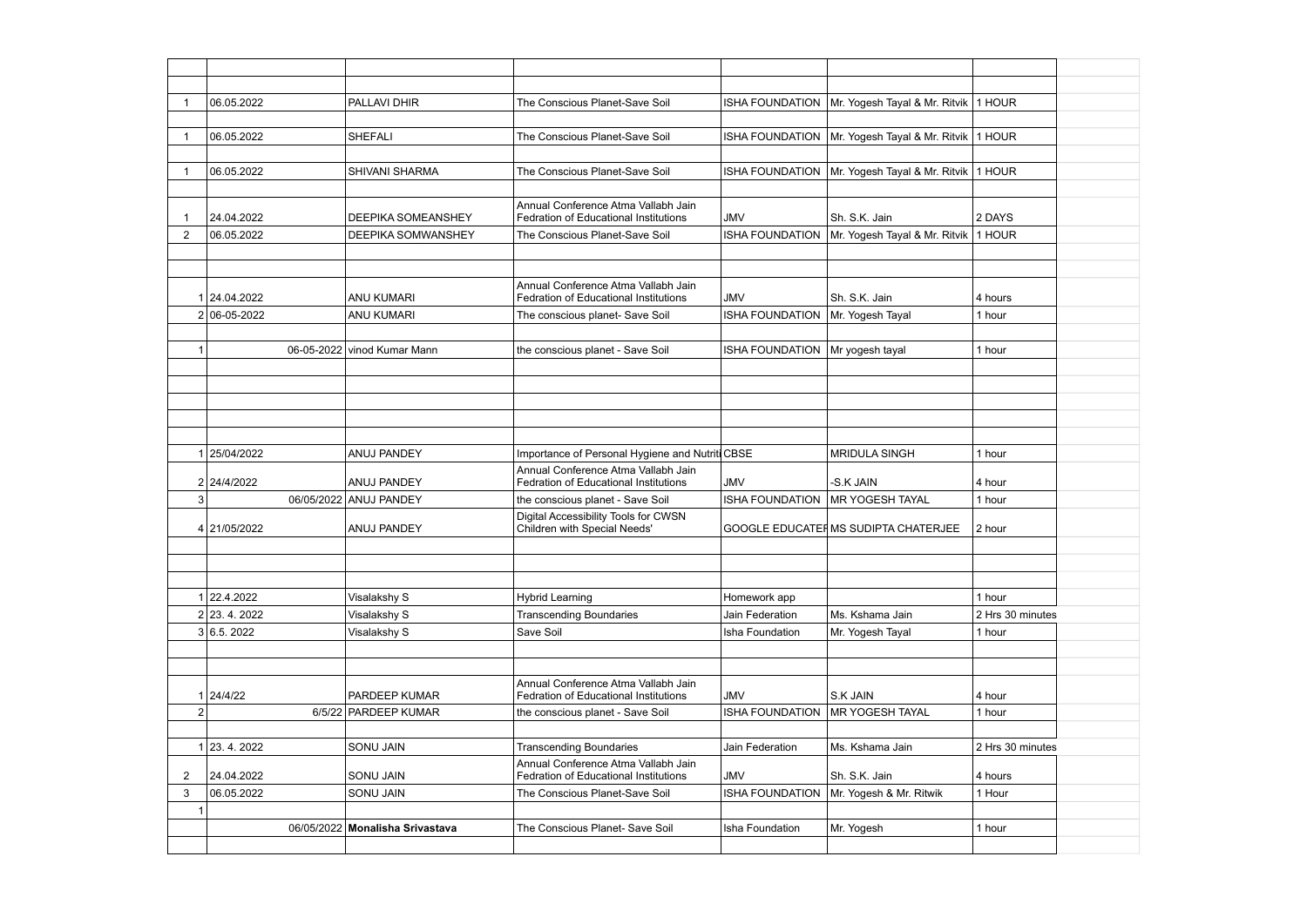|                |                                  |                      | TRAINING COURSES AND WORKSHOPS ATTENDED                                             |                     |                          |                 |
|----------------|----------------------------------|----------------------|-------------------------------------------------------------------------------------|---------------------|--------------------------|-----------------|
|                |                                  |                      | <b>SESSION-2022-23</b>                                                              |                     |                          |                 |
| S.NO           | <b>DATE</b>                      |                      | NAME OF THE TEACH COURSE/WORKSHOP/WEBINAR                                           | <b>CONDUCTED BY</b> | <b>RESOURCE PERSON</b>   | <b>DURATION</b> |
| $\mathbf 1$    | 24-04-2022                       | Ms Savita Pawar      | Annual Conference Atma Vallabh Jain<br><b>Fedration of Educational Institutions</b> | <b>JMV</b>          | Sh S.K Jain              | 4 hours         |
| $\overline{2}$ | 06-05-2022                       | Ms Savita Pawar      | The conscious planet- Save Soil                                                     | Isha Foundation     |                          | 1 hour          |
|                |                                  |                      |                                                                                     |                     |                          |                 |
| 3              | 23/04 & 24-04-20 Ms Renu Jha     |                      | Annual Conference Atma Vallabh Jain<br><b>Fedration of Educational Institutions</b> | <b>JMV</b>          | Sh S.K Jain              | 2days           |
| 4              | 06-05-2022                       | Ms. Renu Jha         | The conscious planet- Save Soil                                                     | Isha Foundation     |                          | 1 hour          |
| $\mathbf{1}$   | 14.04.22 & 15.04. Ms Riti Malhan |                      | <b>Lead Teacher Training</b>                                                        | Lead, JMV           | Mr Rishabh               | 4 hrs           |
|                |                                  |                      | Annual Conference Atma Vallabh Jain                                                 |                     |                          |                 |
| 2              | 24-04-2022                       | Ms Riti Malhan       | <b>Fedration of Educational Institutions</b>                                        | <b>JMV</b>          | Sh S.K Jain              | 4 hours         |
| 3              | 06-05-2022                       | Ms Riti Malhan       | The conscious planet- Save Soil                                                     | Isha Foundation     |                          | 1 hour          |
| 4              | 19.05.22                         | Ms Riti Malhan       | Campus care App                                                                     | <b>JMV</b>          | Mr. Monu                 | 1 hour          |
| -1             | 24-04-2022                       | Ms Ruchika Chauhan   | Annual Conference Atma Vallabh Jain<br>Fedration of Educational Institutions        | <b>JMV</b>          | Sh S.K Jain              | 4 hours         |
| 2              | 06-05-2022                       | Ms Ruchika Chauhan   | The conscious planet- Save Soil                                                     | Isha Foundation     | $\overline{\phantom{a}}$ | 1 hour          |
|                |                                  |                      |                                                                                     |                     |                          |                 |
|                |                                  |                      | Annual Conference Atma Vallabh Jain                                                 |                     |                          |                 |
| $\overline{7}$ | 23-04-2022                       | Ms Manisha Rani      | Fedration of Educational Institutions                                               | <b>JMV</b>          | Sh S.K Jain              | 4 hours         |
| 8              | 06-05-2022                       | Ms Manisha Rani      | The conscious planet- Save Soil                                                     | Isha Foundation     | $\overline{a}$           | 1 hour          |
|                |                                  |                      |                                                                                     |                     |                          |                 |
| 9              | 06-05-2022                       | Ms Shruti Bhardwaj   | The conscious planet- Save Soil                                                     | Isha Foundation     | --                       | 1 hour          |
| $\mathbf{1}$   | 23-04-2022                       | Ms Geetika           | Annual Conference Atma Vallabh Jain<br><b>Fedration of Educational Institutions</b> | <b>JMV</b>          | Sh S.K Jain              | 4 hours         |
| 2              | 06-05-2022                       | Ms Geetika           | The conscious planet- Save Soil                                                     | Isha Foundation     |                          | 1 hour          |
|                |                                  |                      |                                                                                     |                     |                          |                 |
| 12             | 06-05-2022                       | Ms Swati             | The conscious planet- Save Soil                                                     | Isha Foundation     | --                       | 1 hour          |
|                |                                  |                      |                                                                                     |                     |                          |                 |
| 13             | 06-05-2022                       | Ms Anjali chauhan    | The conscious planet- Save Soil                                                     | Isha Foundation     | --                       | 1 hour          |
|                |                                  |                      |                                                                                     |                     |                          |                 |
|                |                                  |                      |                                                                                     |                     |                          |                 |
| 14             | 24-4-22                          | <b>MEENA CHAUHAN</b> | Annual Conference Atma Vallabh Jain<br>Fedration of Educational Institutions        | <b>JMV</b>          | Sh S.K Jain              | 4 hours         |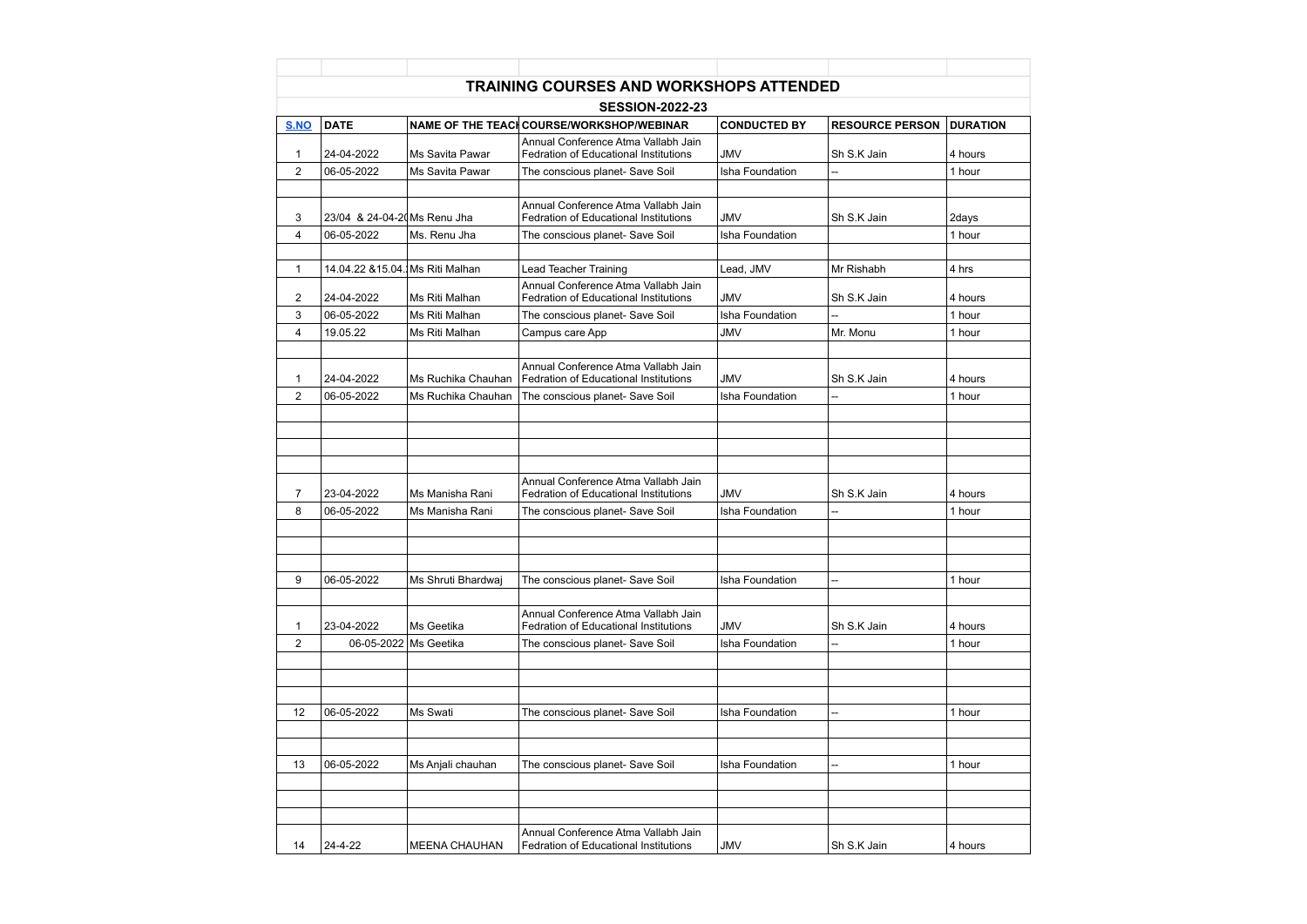|    | 06-05-2022 | Ms Shalini Bhatia          | The Conscious Planet - Save Soil                                   | Isha Foundation               | --             | 1 hour  |
|----|------------|----------------------------|--------------------------------------------------------------------|-------------------------------|----------------|---------|
|    |            |                            |                                                                    |                               |                |         |
|    | 06-05-2022 |                            |                                                                    |                               |                | 1 hour  |
| 16 | 19-05-2022 | Ms Shivani<br>Ms Shivani   | The Concious Planet -Save Soil                                     | Isha Foundation<br><b>JMV</b> | --<br>Mr. Monu |         |
|    |            |                            | Campus care App                                                    |                               |                | 1 hour  |
|    |            |                            |                                                                    |                               |                |         |
|    |            |                            | Annual Conference Atma Vallabh Jain                                |                               |                |         |
| 17 | 23-04-2022 | Ms.Sonam Gupta             | <b>Fedration of Educational Institutions</b>                       | <b>JMV</b>                    | Sh S.K Jain    | 4 hours |
| 18 | 06-05-2022 | Ms.Sonam Gupta             | The conscious planet- Save Soil                                    | Isha Foundation               | Me.Yogesh      | 1 hour  |
|    |            |                            |                                                                    |                               |                |         |
| 19 |            | 06-04-22 Ms. Akshara Singh | The conscious planet- Save Soil                                    | Isha Foundation               | Sh S.K Jain    | 1 hour  |
|    |            |                            |                                                                    |                               |                |         |
| 20 |            | 06-04-22 Ms.Anjali         | The conscious planet- Save Soil                                    | Isha Foundation               | Sh S.K Jain    | 1 hour  |
|    |            |                            |                                                                    |                               |                |         |
| 21 |            | 06-04-22 Ms.Kajal          | The conscious planet- Save Soil                                    | Isha Foundation               | $\overline{a}$ | 1 hour  |
|    |            |                            |                                                                    |                               |                |         |
| 22 |            | 06-05-22 Ms. Anupama       | The conscious planet- Save Soil                                    | Isha Foundation               | --             | 1 hour  |
|    |            |                            |                                                                    |                               |                |         |
| 23 |            | 06-05-22 Ms. Himanshi      | The conscious planet- Save Soil                                    | Isha Foundation               | $\overline{a}$ | 1 hour  |
|    |            |                            |                                                                    |                               |                |         |
| 24 |            | 06-05-22 Ms Kanchan        | The conscious planet- Save Soil                                    | Isha Foundation               |                | 1 hour  |
|    |            |                            |                                                                    |                               |                |         |
| 25 |            | 06-05-22 Ms Pariksha       | The conscious planet- Save Soil                                    | <b>Isha Foundation</b>        |                | 1 hour  |
|    |            |                            | Annual Conference Atma Vallabh Jain                                |                               |                |         |
| 26 | 24-04-2022 | Ms. Divya Jain             | <b>Federation of Educational Institutions</b>                      | <b>JMV</b>                    | Sh S.K Jain    | 4 hours |
| 27 | 06-05-2022 | Ms. Divya Jain             | The conscious planet- Save Soil                                    | Isha Foundation               | --             | 1 hour  |
|    |            |                            |                                                                    |                               |                |         |
| 28 | 06-05-2022 | Ms Renu Sahu               | The Conscious Planet - Save Soil                                   | Isha Foundation               | --             | 1 hour  |
|    |            | 02-01-2022 Ms Renu Sahu    | DL - FLN प्राथमिक कक्षाओं में बहुआषी शिक्षण NISHTHA                |                               | <b>SELF</b>    | 2 hour  |
|    |            | 05-03-2022 Ms Renu Sahu    | Wellness is the key to balancing life sk SCERT                     |                               | <b>SELF</b>    | 2 hour  |
|    |            | 06-02-2022 Ms Renu Sahu    | DL -FLN बुनियादी साक्षरता एवम् संख्या ज्ञान हेतु विदयालय नेतृत्त्व |                               | <b>SELF</b>    | 2hour   |
|    | 22-02-22   | Ms Renu Sahu               | Wellness is the key to balancing life skills Phase II              |                               | <b>SELF</b>    | 2 hour  |
|    |            | 08-03-2022 Ms Renu Sahu    | CBSE_G_FLN_C11Integration of ICT in teaching learning an SELF      |                               |                | 2 hour  |
|    |            |                            |                                                                    |                               |                |         |
|    |            |                            |                                                                    |                               |                |         |
|    |            | Ms CHANDRAKANTA            |                                                                    |                               |                |         |
| 29 | 06-05-2022 | <b>RAWAT</b>               | The Conscious Planet - Save Soil                                   | <b>Isha Foundation</b>        | -−             | 1 hour  |
|    |            |                            |                                                                    |                               |                |         |
|    |            |                            |                                                                    |                               |                |         |
| 30 | 06-05-2022 | Ms. SHASHI                 | The Conscious Planet - Save Soil                                   | <b>Isha Foundation</b>        | --             | 1 hour  |
|    |            |                            | Annual Conference Atma Vallabh Jain                                |                               |                |         |
| 31 | 23-04-2022 | MS. Ujjwal Relhan          | <b>Fedration of Educational Institutions</b>                       | <b>JMV</b>                    | Sh S.K Jain    | 4 hours |
|    |            |                            |                                                                    |                               |                |         |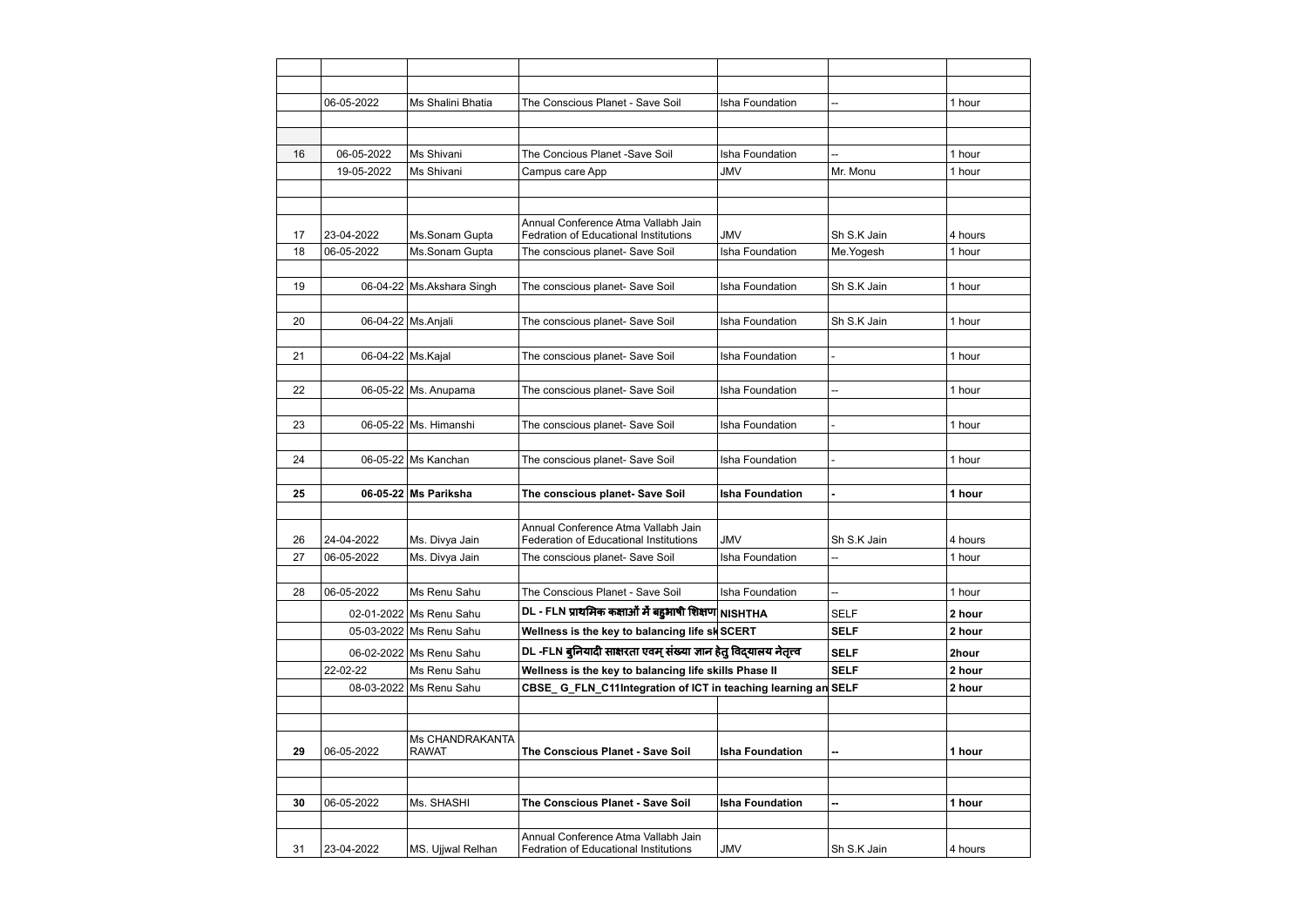|    | $ 06 - 05 - 2022 $          | MS. Ujjwal Relhan  | The conscious planet- Save Soil                                                     | Isha Foundation |                                   | 1 hour  |
|----|-----------------------------|--------------------|-------------------------------------------------------------------------------------|-----------------|-----------------------------------|---------|
|    |                             |                    |                                                                                     |                 |                                   |         |
| 32 | 23-04-2022                  | MS. Neeraj Dutt    | Annual Conference Atma Vallabh Jain<br><b>Fedration of Educational Institutions</b> | JMV             | Sh S.K Jain                       | 4 hours |
|    | $ 06 - 05 - 2022 $          | MS. Neeraj Dutt    | The conscious planet- Save Soil                                                     | Isha Foundation |                                   | l hour  |
|    |                             |                    |                                                                                     |                 |                                   |         |
|    |                             |                    |                                                                                     |                 |                                   |         |
| 33 | 23-04-2022 & 24- RENU SINGH |                    | Annual Conference Atma Vallabh Jain<br><b>Fedration of Educational Institutions</b> | JMV             | l Sh S.K Jain<br>l Ms.Kshama Dhir | 8 hours |
|    | 06-05-2022                  | <b>IRENU SINGH</b> | The conscious planet- Save Soil                                                     | Isha Foundation | Mr. Yogesh                        |         |
|    |                             |                    |                                                                                     |                 |                                   |         |